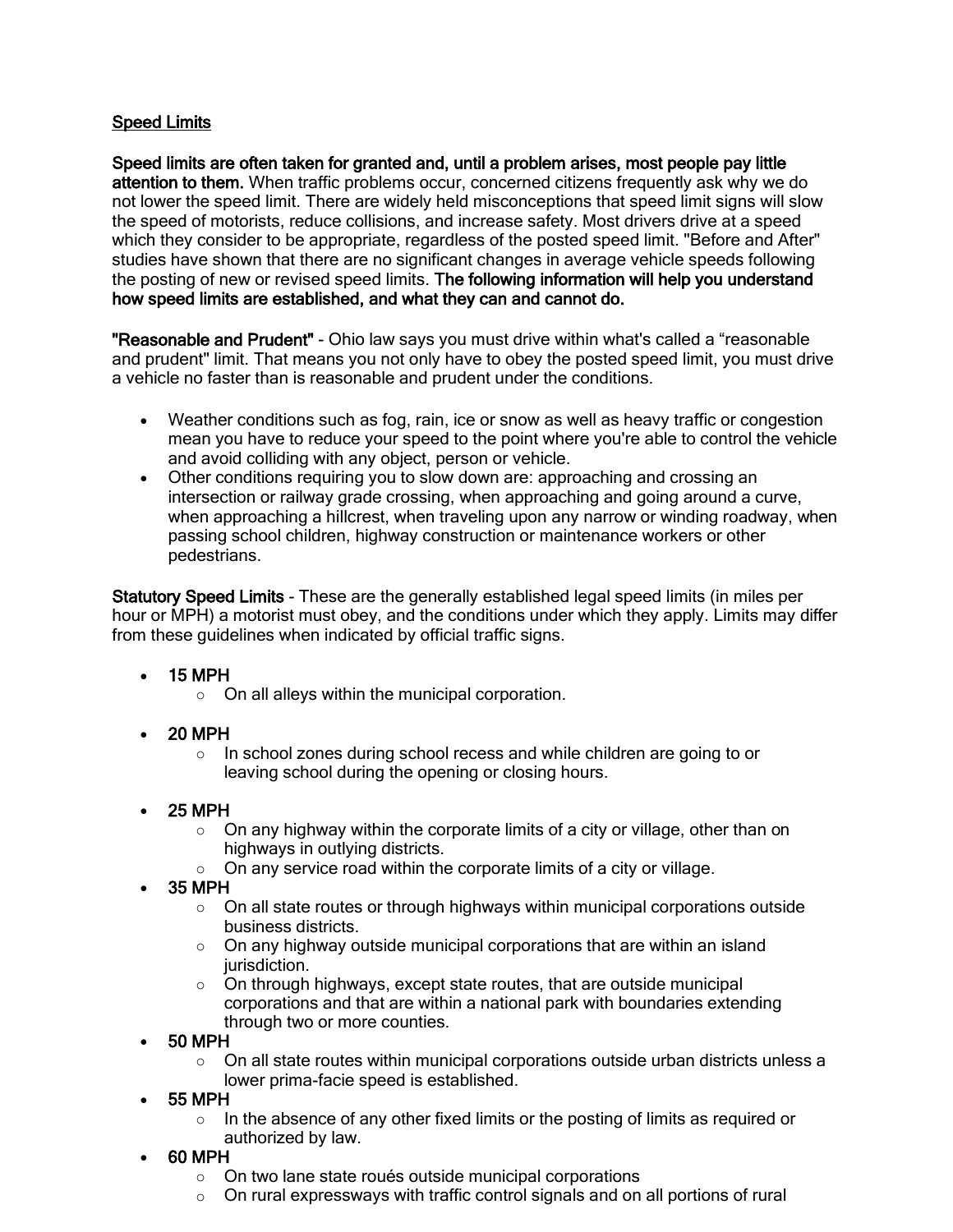divided highways

- o 65 MPH
	- o On all rural expressways without traffic control signals

Some of the questions most frequently asked are answered below:

# Q: Can local authorities modify statutory speed limits?

A: State law allows limited changes to statutory speed limits if those changes are based on an engineering and traffic investigation.

## Q: What is considered in an engineering and traffic investigation?

Traffic engineers and police officers examine many traffic and road conditions to determine a reasonable speed limit. Speed studies are performed to determine the 85th percentiles speed, or the speed that 85 out of 100 vehicles travel at or below. This speed is based on the principle that reasonable drivers will consider road conditions when selecting their speed of travel. Other conditions evaluated include number and type of crashes, number of cars, pedestrians, and bicycles, along with physical conditions of the road such as sidewalks, hills, curves, lanes, driveways, intersections, roadway surface, and traffic controls.



Generally speaking, a safe and reasonable limit is set at or below the speed at which 85% of the drivers drive. Posting an appropriate speed limit simplifies the job of enforcement officers, since most of the traffic is voluntarily moving at the posted speed. Blatant speeders are easily spotted, safe drivers are not penalized, and patrol officers aren't expected to enforce unrealistic and arbitrary speed limits.

### Q: How can I get a speed limit sign placed on my street to slow traffic?

A: The most common misconception about speed limits is that putting up a sign will slow the speed of traffic, reduce accidents, and increase safety.

The truth is, most drivers drive at a speed that they consider to be comfortable and safe, regardless of the posted speed limit. Studies have shown that there are no significant changes in average vehicle speeds following the posting of new or revised speed limit signs. Furthermore, there is no direct relationship found between posted speed limits and accident frequency.

However, there are ways to slow down drivers on your street: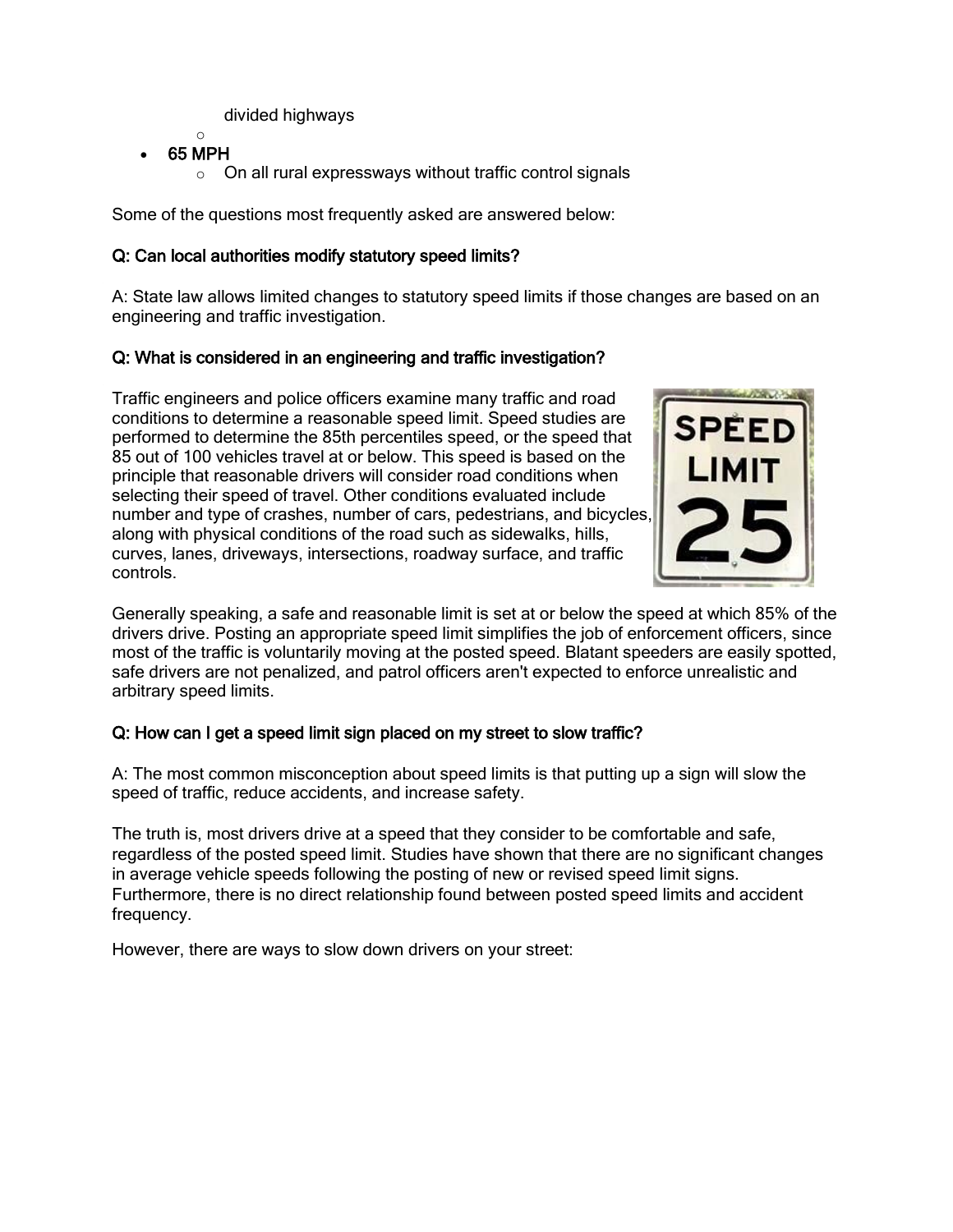- Increased Enforcement This requires an officer to ticket those drivers driving at excessive speeds.
- Speed Monitoring Awareness Radar Tool (Smart Trailer)

The City has a radar device, mounted on a small trailer, to clock vehicles and record their speed.

The City of Lorain is currently purchasing additional devices to clock vehicles and exhibit their speed on an oversized display board. The device will help control chronic speeding problems by letting motorists know when they are exceeding the limit. This device will be able to be set up by the Lorain Police Department upon request and availability.

### Q: Can I get the speed limit lowered on my street to make it safer?

A: No, lower speed limits do not necessarily improve safety. The more uniform the speeds of vehicles in a traffic stream, the less chance there is for conflict and crashes. Posting speed limits lower or higher than what the majority of drivers are traveling produces two distinct groups of drivers - those attempting to observe the limit and those driving at what they feel is reasonable and prudent. These differences in speeds may result in increased crashes due to tailgating, improper passing, reckless driving, and weaving from lane to lane. Inappropriate established speed limits also foster disregard for other speed limits, traffic signs, and contribute to driver frustration.

Also, posting speed limits lower than the 85th percentile speed does not result in voluntary motorist compliance with the posted speed limit unless there is strict, continuous, and visible enforcement. Increased enforcement is effective only at the immediate time and in the area where the police officer is present. The availability of police officers is limited and their services must be shared with other police responsibilities. Since these lower speed limits cannot be properly enforced, they will be consistently violated and will breed disregard for speed limits in general.

### Q: Why not install stop signs, traffic signals, speed bumps, or some other device to reduce speeds?

A: Traffic control devices are designed and installed to solve a particular problem. When they are misused for speed control purposes, they are ineffective and may create a hazard. For example:

- Stop signs are designed to control traffic at busy intersections. When used to reduce speed, motorists "roll" through them, and then increase their speed between such signs.
- Traffic signals are designed to control large volumes of traffic at very busy intersections or to reduce broadside crashes. When misused, they may cause drivers to speed up to "beat the light" and may increase crashes.
- Speed bumps are hazardous to all vehicles especially emergency vehicles, bicyclists, motorcyclists, school buses, and snow plows.

#### Q: Why wait until someone is seriously injured or killed before anything is done about speeding?

A: After a serious crash, speeding is often assumed to be the cause. This may not always be true. While crash experience is one of the factors considered in establishing speed limits, it is not the only one--or even the major one. The prevailing 85th percentile speed is the primary factor used to establish a proper speed limit; even if there have been no crashes.